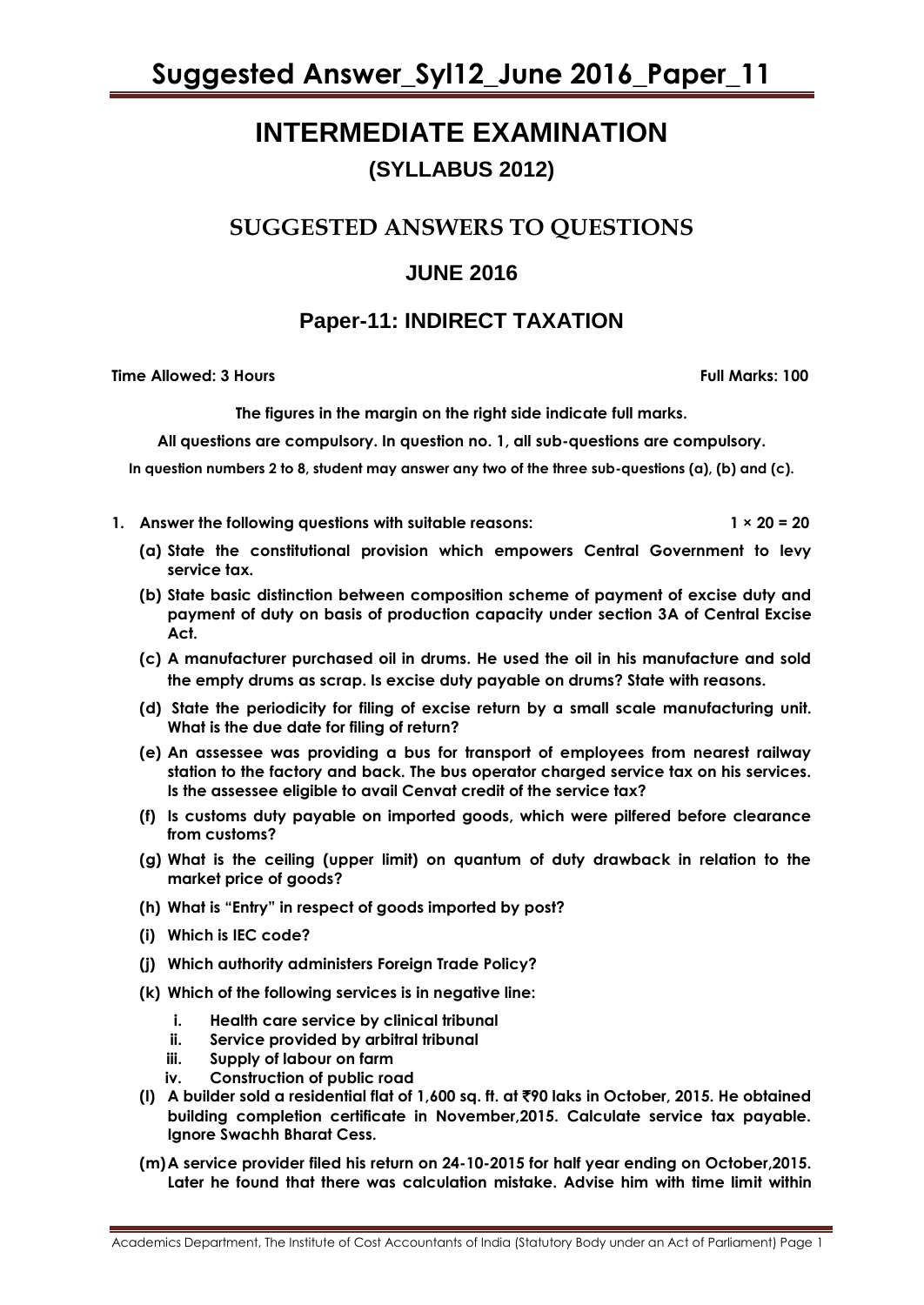**which he can take action.**

- **(n) A contractor was undertaking works contract for construction of public road. This activity is exempt from service tax. The contractor awarded some work to a subcontractor. The sub-contractor can avail exemption from service tax only if he fulfils certain conditions. What are those conditions?**
- **(o) An assessee did not pay service tax on certain services as he was not aware of the liability. During EA-2000 audit in November, 2015, the mistake was pointed out. The assessee immediately, on his own, paid service tax of** `**1,00,000 with interest of**  `**36,000 in December, 2015. Calculate the penalty payable by assessee.**
- **(p) A manufacturer purchased 20,000 litres of raw material @** `**50 per liter. Vat rate was 15%. During transit from place of supplier to the factory of manufacturer, 100 liters were lost due to spillage and only balance quantity was received in factory. However, payment was made by manufacturer for the full quantity. Calculate the input tax credit of Vat that is available to manufacturer.**
- **(q) State with reasons whether export of goods in "zero rated transaction" or "exempt transaction" in Vat.**
- **(r) In Central Sales Tax, subsequent sale during movement of goods is exempt from sales tax if prescribed forms are issued. Which are those forms? Name the form which the first seller of goods is required to issue to intermediate buyer, so that the intermediate buyer can claim the subsequent sale as exempt from Central Sales Tax.**
- **(s) ABC Inc. USA, has given guarantees in respect of borrowings by JKF Ltd., India. Such guarantees account for 8.5% of total borrowings of JKF Ltd. Are ABC Inc. and JKF Ltd. "associated enterprises"?**
- **(t) Name two intangibles where determination of Arm's Length Price(ALP) is often required.**

Answers:

- (a) Service tax is imposed under Entry 97 of List I of Seventh Schedule to Constitution of India.
- (b) Basic distinction is that composition scheme is optional while payment of duty under section 3A is mandatory.
- (c) Excise duty is not payable on drums as he is not manufacturer of the drums.
- (d) SSI unit is required to file return on quarterly basis within 10 days from the end of quarter.
- (e) Services provided by way of renting of a motor vehicle are not eligible for Cenvat credit as per definition of "input service".
- (f) Customs duty is payable by port authorities and not by the importer of goods.
- (g) Duty drawback shall not exceed 33% of market piece of export goods.
- (h) "Entry" means an Entry made in "Bill of Entry" in case of imports and "Shipping Bill" in case of exports. In case of post parcels, Label/ declaration accompanying goods which contain description, quantity and value of the goods will be deemed to be an "Entry" for purposes of Customs Act, vide section 82 of Customs Act.
- (i) IEC code is Import Export Code which every exporter or importer of goods is required to obtain before exporting or importing good. However, there are certain exceptions.
- (j) Director General of Foreign Trade(DGFT) is the authority to administer the Foreign Trade Policy.
- (k) (c) Supply of farm labour.
- (I) Service tax is payable on 25% of ₹90 lakhs i.e. on ₹22.50 lakhs @ 14%. Thus, service tax payable is ₹3,15,000.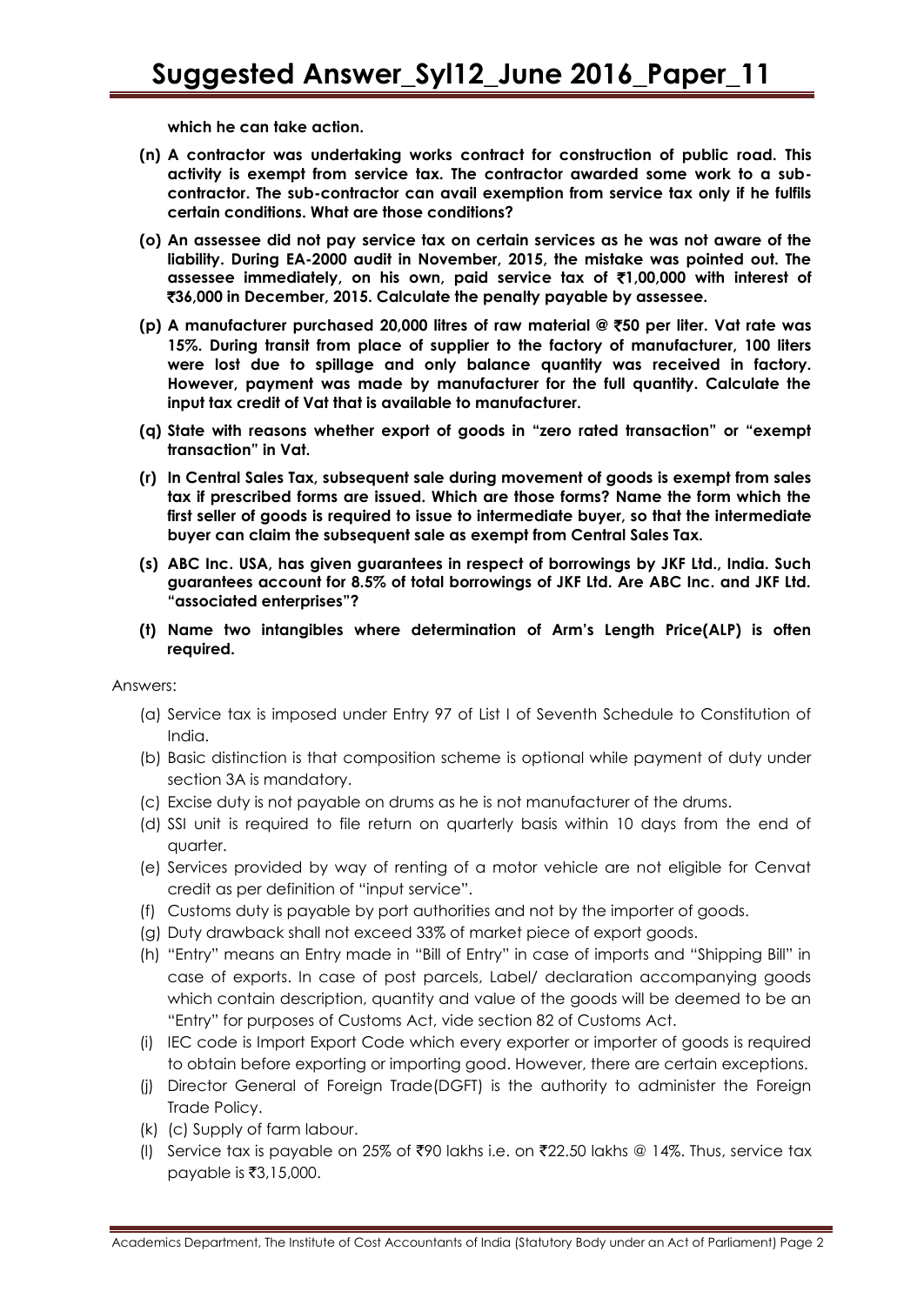- (m) He can file revised return within 90 days from filing the original return.
- (n) The sub-contractor can avail exemption only if the service he is providing is a works contract leviable to State Vat.
- (o) Assessee is not liable to pay any penalty.
- (p) The input tax credit available =  $(19,900 \times 50 \times 15)/100 = \text{\textdegree}1,49,250.$
- (q) Exports are termed as zero rated transaction as Vat/sales tax is not payable on sales but input tax credit of Vat/sales tax paid on purchases is available.
- (r) The forms are E-I and E-II. The first seller of goods is required to issue E-I form to the intermediate buyer.
- (s) As per section 92A(2) (d) of Income Tax Act, if one enterprise guarantees not less than per cent of the total borrowings of the other enterprise, these will be "associated enterprises. Since the guarantee amount is less than 10% of total borrowings of JKF Ltd., these two enterprises are not "associated enterprises".
- (t)
- a. Allocation of R&D expenditure.
- b. Rate of royalties for technical knowhow
- c. Allocation of cost of development of market and brand
- d. Intellectual Property Rights (IPR) like patent, design, copyright, trade mark.
- **2.** Answer any two of the three sub-questions (a), (b) and (c):  $2 \times 2 = 4$

- **(a) State reason why indirect taxes are termed as "regressive" and direct taxes as "progressive". 2**
- **(b) Explain the Constitutional provisions which restrict the powers of State Government in respect of rate of state sales tax(Vat). 2**
- **(c) What is meant by "charging section"? What is charging section for levy of service tax? 2**

Answers:

- (a) Indirect taxes do not depend in paying capacity. Since the indirect tax is uniform, the tax payable on commodity is same, whether it is purchased by a poor man or a rich person. Hence, the indirect taxes are termed as "regressive". Direct taxes are "progressive", as they depend on paying capacity. Rich person is taxed more compared to poor person.
- (b) Article 286(3)(a) of Constitution of India authorizes Parliament to declare some goods as of "special importance" and to impose restrictions and conditions in regard to power of States in regard to levy, rates and other incidence of tax on such goods. Parliament can restrict powers of State Government to tax such "declared goods".
- (c) A section in any tax law which imposes a tax is termed as "charging section". Section 66B of Finance Act, 1994 is the charging section for levy of service tax.

#### **3.** Answer any two of the three sub-questions (a), (b) and (c):  $8 \times 2 = 16$ **(a)**

**i. A job worker manufactured goods for a trader. The raw materials were supplied by the trader. The value of raw material was** `**10 per piece. Transport charges for bringing the raw material in factory was** `**0.30 per piece. The job worker charged**  `**3 per piece as job charges. Transport charges for returning the final product to the place of trader was** `**0.20 per piece. The trader sold the goods in market at** `**21 per piece excluding State Vat @ 13.5%. Excise Duty rate is 12.5%. Ignore education cess. Calculate (A) Excise duty payable (B) who is the person liable to pay excise duty? 3 + 1 = 4**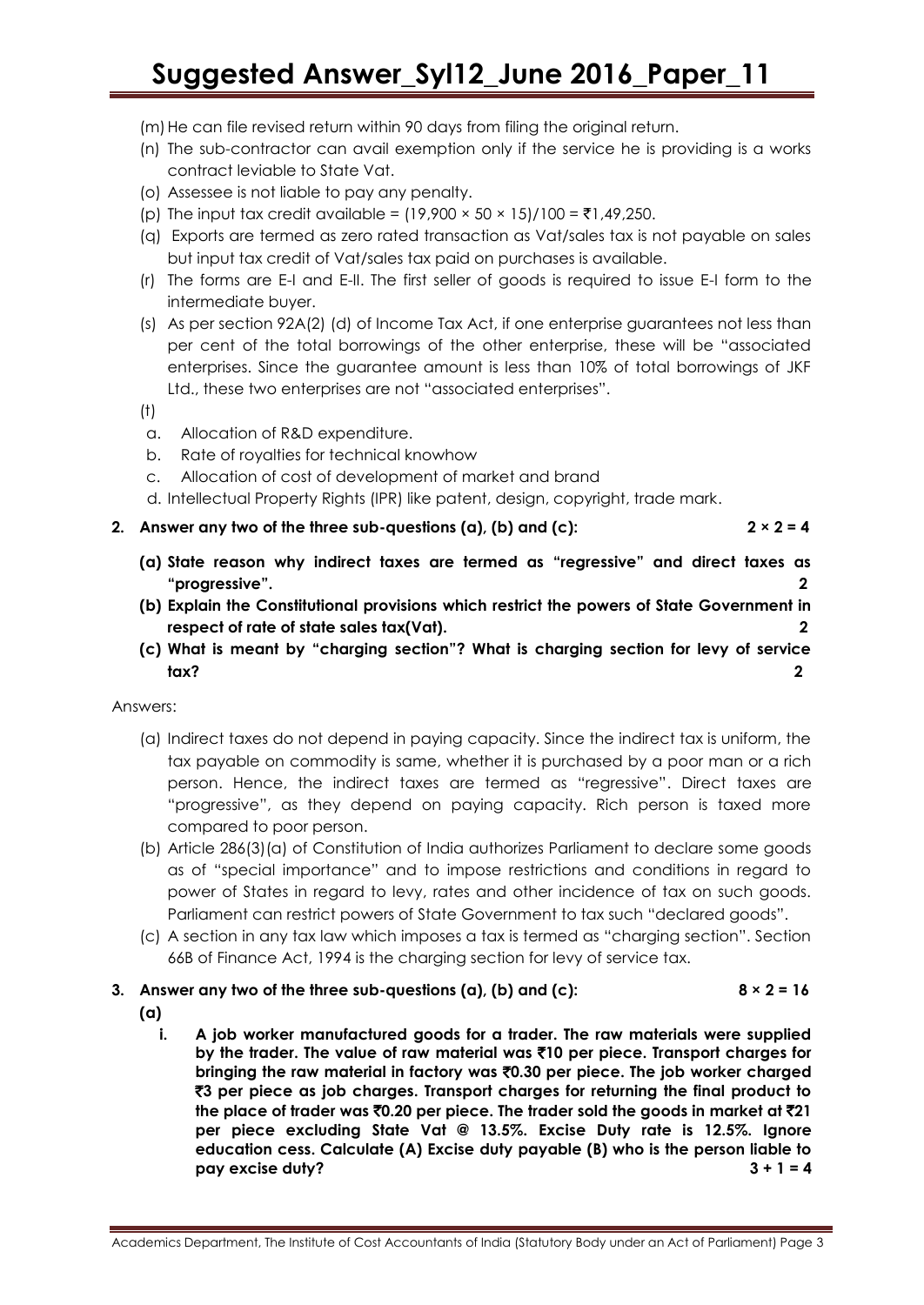- **ii. Final products manufactured in a factory were lost in fire. Advise the manufacturer steps he should take in respect of his liability of excise duty on final product. Also advised him about his eligibility in respect of Cenvat credit taken by him on inputs which were used in manufacture of final product which lost in fire. What will be your answer if the manufacturer had obtained full compensation from insurance company for the loss, including excise duty and Vat which was paid on inputs?**
- **(b)**

 $2 + 1 + 1 = 4$ 

- **i. A manufacturer procured certain parts and components and manufactured machinery within his factory for his own use using those parts and components. State provisions relating to liability of excise duty on the capital goods. Further, explain provision relating to eligibility of Cenvat credit of excise duty charged by suppliermanufacturers of the components in their invoices. 2 + 2 = 4**
- **ii. CKL Pharma Ltd. is engaged in manufacture tablets. The tablets are sold in market marking MRP of** `**18 per tablet. The MRP includes 12.50% Excise duty. The company**  sales the goods in market to wholesalers at ₹9.00 (excluding excise duty and CST). **The product is covered under section 4A of Central Excise Act. Abatement of 30% is available on MRP on drugs. The Company manufactured and cleared 2,000 tablets and distributed as physician's samples free of cost. The package was marked "Free samples". No MRP was marked as samples were free. Cost of production of the tablet as per CAS-4 is** `**7.50 per tablet. Determine the total duty payable. 4**
- **(c)**
- **i. A manufacturer had supplied his manufactured goods to a customer. His price was FOR destination, inclusive of outward freight. Department contended that place of customer is "place of removal" and hence, it is includible in assessable value for purpose of excise duty. Discuss with reference case law, if any. Also explain the impact of this judgment on eligibility of Cenvat credit of service tax paid on outward freight i.e. from place of manufacturer to the place of the customer. 2 + 2 + 2 = 6**
- **ii. A manufacturer procured certain inputs for** `**10,000. On 01-02-2015. Excise duty charged by supplier of inputs was 1,236 @ 12.36% (including education cess @ 3%). The manufacturer took Cenvat credit of** `**1,200. Later, the inputs were found to be in excess of his requirements. Hence he sold those inputs in market on 11-11-2015 for**  `**11,000 when excise duty rate was 12.5% (education cess was exempted). Advise manufacturer action he should take. 2**

#### Answers:

(a)

- i.
	- A. Excise duty is payable on basis of selling price of the trader. The selling price of  $\bar{z}$ 21 is to be taken as inclusive of excise duty. Hence, assessable value = $(21 \times 100)/112.50 =$ ₹18.67. Excise duty @ 12.50% = ₹2.33 [check that 18.67 +2.33=21].

Alternatively, if it is assumed that selling price of  $\bar{\tau}$  21 is exclusive of excise duty then, excise duty will be — (12.5% on ₹ 21) = ₹ 2.63

- B. The job worker is the actual manufacturer and he is liable to pay excise duty.
- ii. He should inform excise department as soon as possible. He should apply for remission of excise duty under rule 21 of Central Excise Rules. The manufacturer is required to reverse the Cenvat credit which he had taken on the inputs if excise duty is remitted by authorities. This position is same even if the manufacturer obtains full compensation from insurance company.
- (b)
	- i. As per notification No. 67/1995-CE dated 16-3-1995, capital goods(as defined in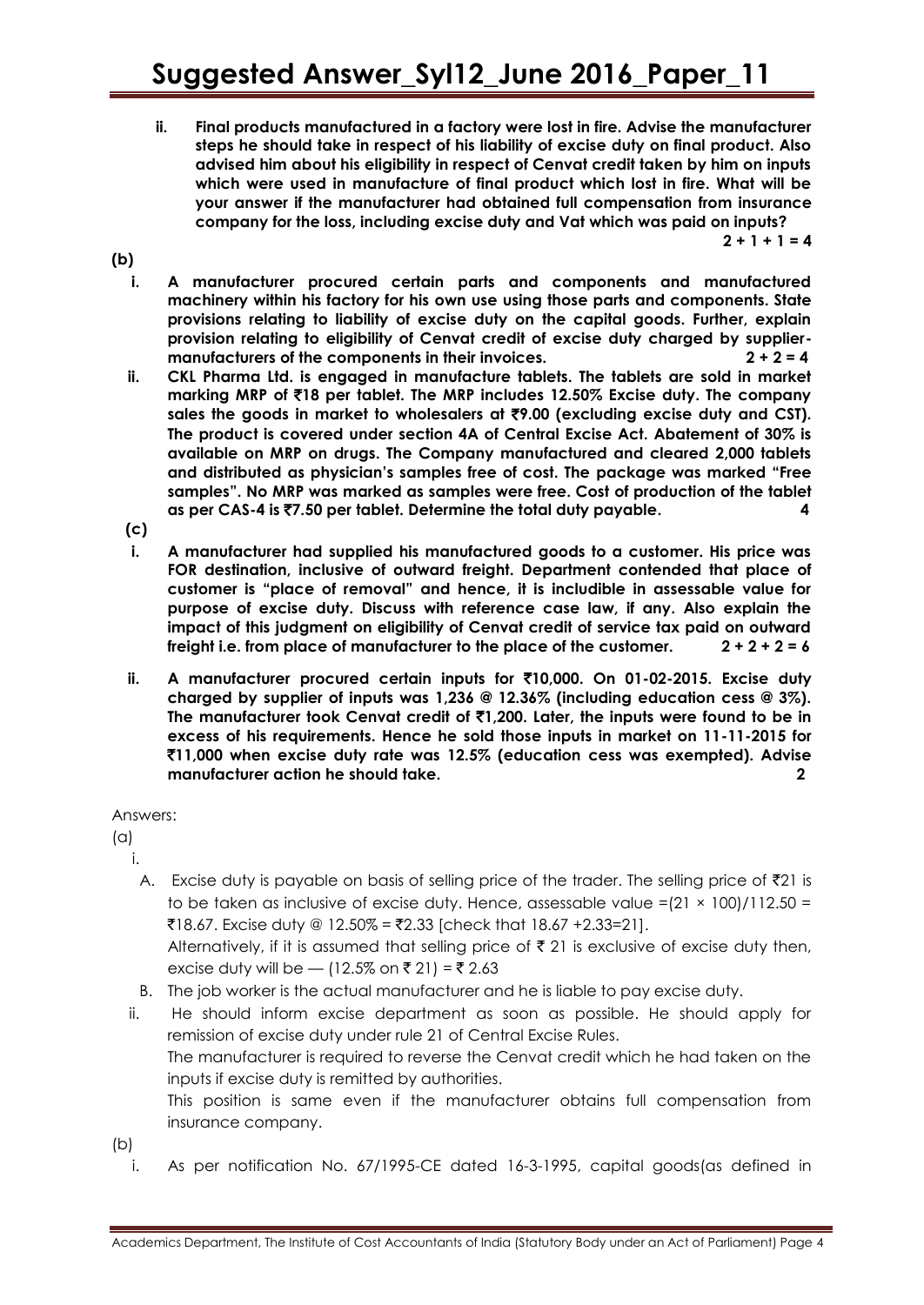Cenvat Credit Rules) manufactured in a factory and used within the factory of production are exempt from excise duty.

Capital goods except when used as parts or components in the manufacture of a final product are excluded from definition of "input" under rule 2(k) of Cenvat Credit Rules. Thus, parts or component of machinery are included in the definition of "input". Hence, the manufacturer can avail Cenvat credit of excise duty paid on parts and components which were used within the factory for manufacture of machinery.

ii. In case of sale of samples, price should be on basis of price of similar goods. As per Tribunal decisions, if the product is covered under MRP provisions, price of similar goods should be calculated on basis of "deemed value" as per MRP valuation provisions.

Hence, excise duty will be on basis of MRP value i.e. on 70% of  $\bar{\tau}$ 12.60. Thus, value per tablet is  $\overline{\xi}$ 12.60. Excise duty per tablet @ 12.50% of  $\overline{\xi}$ 12.60 = 1.575.

Hence, excise duty on 2,000 pieces =  $1.575 \times 2,000 = ₹3150$ .

#### $(c)$

i. In CCE v. Ispat Industries Ltd. [2015] 324 ELT 670 (SC), it has been held that the place or premises from where excisable goods are to be sold can only be the manufacturer's premises or premises referable to the manufacturer. Premises of buyer can never be "place of removal".

Effect of SC decision on the valuation under Central Excise: The effect of Supreme Court decision is that even if the price of goods is FOR destination inclusive of outward freight, the outward freight is not required to be included in the assessable value of goods.

In case where excise duty is paid on basis of MRP or on basis of production capacity, assessee has no choice as outward freight element has no relation with the excise duty payable by him.

No Cenvat Credit of service tax on outward freight: In view of clear decision of Supreme Court, place of buyer cannot be "place of removal" of goods. Hence, Cenvat credit of service tax paid on outward freight and outward insurance of final products from place of factory of manufacturer to place of customer will not be available to manufacturer even if he pays excise duty on FOR price including outward freight.

Even when manufacturer pays excise duty on basis of MRP valuation or production capacity, the Cenavt credit of service tax paid on outward freight or outward insurance will not be available.

ii. The inputs or capital goods can be removed as such from the factory of manufacturer or premises of service provider on payment of an "amount" equal to Cenvat credit availed when the credit was taken. In other words, it amounts to reversal of Cenvat credit taken[rule 3(5) of Cenvat CreditRules]

Thus, the manufacturer is required to pay an "amount" of  $\bar{\mathfrak{c}}$ 1,236 while clearing inputs as such.

#### **4. Answer any two of the three sub-questions (a), (b) and (c):**  $6 \times 2 = 12$

- **(a)**
	- **i. Tista Limited imported a machine for an invoice value of USD 8,000. It includes USD 500 which are charges for erecting and commissioning the machinery in India. Tista Ltd. had supplied some raw materials outside India, which were supplied to the foreign supplier. The value of material was USD 300. The machinery was imported through vessel and cost of transport was. USD 800. Tista Ltd. paid demurrage charges of** `**15,000 to port authorities as imported goods were not cleared from port within specified time.**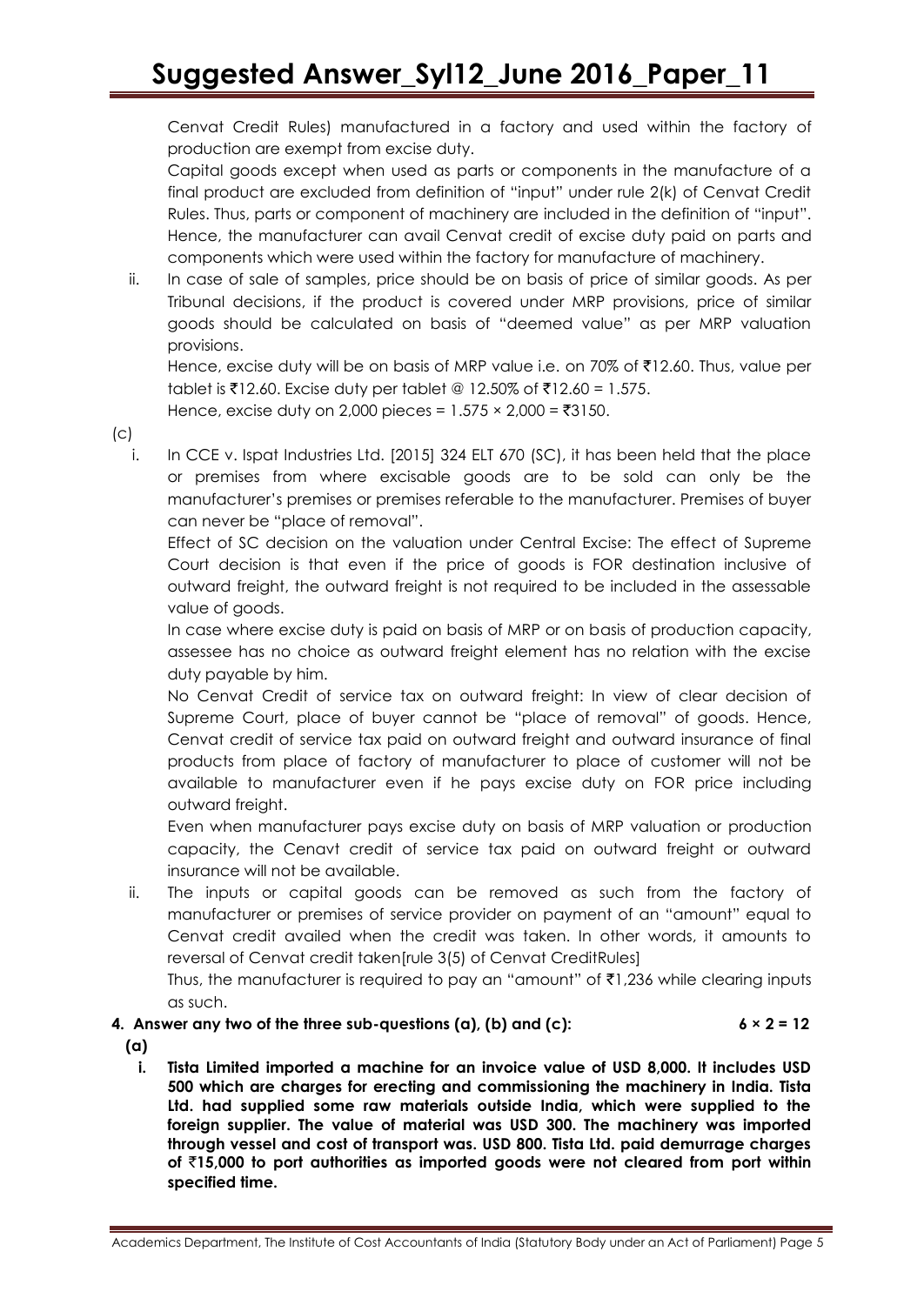**Transportation charges of** `**20,000 were incurred for transportation of goods from port to ICD (Inland Container Depot). Calculate assessable value. The foreign exchange rate was one USD=** `**65. 4**

- **ii. When can "export of goods" be treated as complete under customs law. i.e. what is taxable event for export of goods? 2**
- **(b)**
- **i. State distinctions and similarities between "identical goods" and "similar goods" under Customs Valuation provisions. 4**
- **ii. What is " injury margin" with reference to anti-dumping duty? 2**
- **(c)**
- **i. Explain provisions relating to On Site Post Clearance Audit (OSPCA) under customs. 4**
- **ii. Define "smuggling" under customs law. 2**

Answers:

- (a)
- i. Deduction of post importation charges of USD 500 is available. Cost of raw material of USD 300 supplied is required to be added.

Thus FOB value of imported machine is USD 7,800 [8,000 – 500 + 300]. Since, exchange rate is 1 USD =  $\overline{\xi}$  65, the value of imported machine is  $\overline{\xi}$  5,07,000. Ocean freight of USD 800 is required to be added. Thus, total sum in Indian  $\bar{\tau}$  will be = [5,07,000+(800×65)] = ₹ 5,59,000.

Demurrage charges of  $\bar{\tau}$  15,000 are includible but transportation charges from Port to ICD of ₹ 20,000 are not includible. Therefore, CIF value will be  $-$  ₹ 5,59,000+₹ 15,000 = ₹ 5,74,000. 1% landing charges of ₹ 5,740 are to be added to the CIF value to arrive at the assessable value. Thus, the assessable value will be =  $(8, 5, 74, 000 + 8, 5, 740) = 8$ 5,79,740.

ii. In case of exports, taxable event occurs when goods cross territorial waters of India - UOI v. Rajindra Dyeing and Printing Mills (2005) 180 ELT 433 (SC)

(b)

- i. The major distinction between "identical goods" and " similar good" is that the "identical goods" should be same in all respects, except for minor differences in appearance, while in case of "similar goods", it is enough if they have like characteristics and like components and perform same functions. In both the case:
	- A. Quality and reputation (including trade mark reputation) should be same.
	- B. Goods should be from same country.
	- C. Goods produced by another manufacturer can be considered if price of goods produced by same manufacturer are not available. However, brand reputation and quality of other manufacturer should be comparable.
	- D. If engineering, development work, art work, design work, plan or sketch undertaken in India were completed by the buyer on these imported goods free of charge or at reduced rate for use in connection with the production and sale for export of these imported goods, the price cannot be considered
- ii. "Injury margin" means difference between fair selling price of domestic industry and landed cost of imported product. The landed cost will include landing charges of 1% and basic customs duty. Only anti-dumping duty enough to remove injury to domestic industry can be levied.
- $(c)$
- i. Since imported goods are normally cleared under self assessment basis, a system of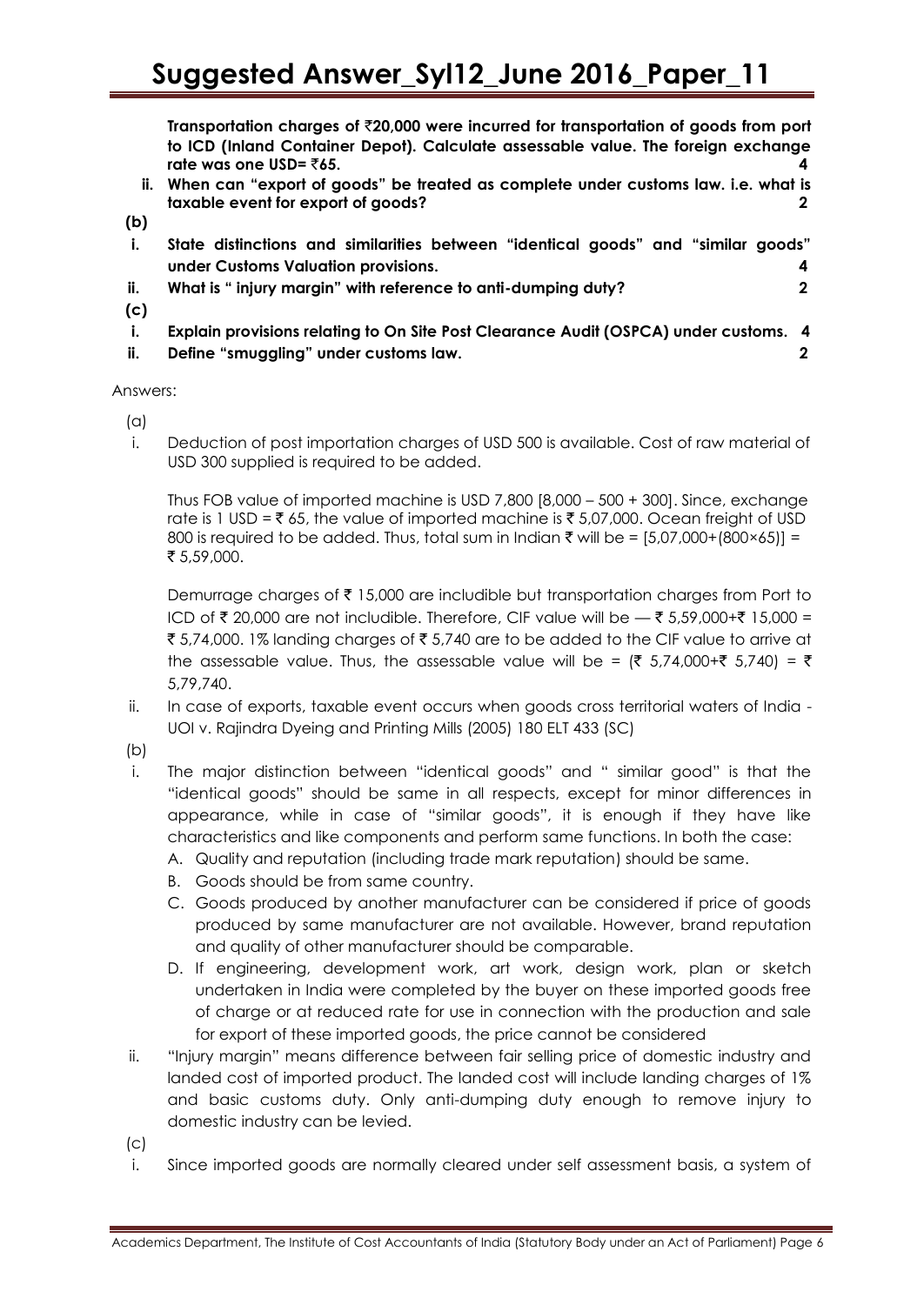On Site Post Clearance Audit (OSPCA) has been introduced.

"On Site Post Clearance Audit" (PCA) programmed is for verification of assessment at the premises of exporter/importer.

OSPCA is a single point audit combining Customs, Central Excise and Service Tax.

On-site Post-Clearance Audit at the Premises of Importers and Exporters Regulations, 2011 make provisions for such audit. 15 days' notice should be given for such audit. The superintendent of Customs and Central Excise or Appraiser shall obtain prior information relating to importer/exporter. If importer/exporter fails to comply with provisions of the regulations, penalty upto  $\overline{50,000}$  can be imposed.

OSPCA is viewed as trade facilitation measure.

Audit will be done by Commissioner (Audit), who is also responsible for audit of excise duty and service tax.

ii. As per section 2(39) of Customs Act, smuggling, in relation to any goods, means any act or omission which will render such goods liable for confiscation under section 111 or 113 of Customs Act. Thus, attempting improper importation or attempting improper export will amount to smuggling.

| 5. Answer any two of the three sub-questions (a), (b) and (c):                          | $4 \times 2 = 8$ |
|-----------------------------------------------------------------------------------------|------------------|
| (a) Explain provisions relating to post export EPCG scheme.                             | 4                |
| (b) What is meant by SION in Foreign Trade Policy? What is its purpose? Who fixes SION? |                  |
|                                                                                         | $2+1+1=4$        |

#### **(c) Write a brief note on special Economic Zones (SEZ). 4**

Answers:

(a) Under this scheme, export obligation (EO) is fulfilled first and then capital goods are imported. The EO is 85% of the export obligation which is required for pre export EPCG scheme.

Post Export EPCG Duty Credit Scrip (S) shall be available to exporters who intend to import capital goods on full payment of applicable duties in cash and choose to opt for this scheme. Basic Customs duty paid on Capital Goods shall be remitted in the form of freely transferable duty credit scrip(s), similar to those issued under Chapter 3 of FTP.

Duty remission shall be in proportion to the Export Obligation fulfilled. These Duty Credit Scrip(S) can be used for payment of applicable custom duties for imports and applicable excise duties for domestic procurement. All provisions of the existing EPCG Scheme shall apply insofar as they are not inconsistent with this scheme.

The advantage of the scheme is that the exporter dose not has any specific export obligation when he imports capital goods on payment of full customs duty. Later, he gets remission on the basis of exports made by him.

(b) The imports of raw materials under Advance Authorisation and DFIA are on the basis of standard input-output norms (SION). The SION are finalized and quantity allowed to be imported will be based on quantity exported.

SION means Standard Input Output Norms notified by DGFT- para 9.53 of FTP 2015-2020. SION is fixed by "Norms Committee" at DGFT.

These norms are technical norms set on the basis of data submitted to DGFT.

These indicate the quantity of goods which can be imported duty free against each item of export. The norms cover different products, say chemical and allied products, electronics, Engineering products, leather and leather products, sports goods, textiles, readymade garments, hosiery and knitwear and misc. items. The norms are reviewed/revised from time to time.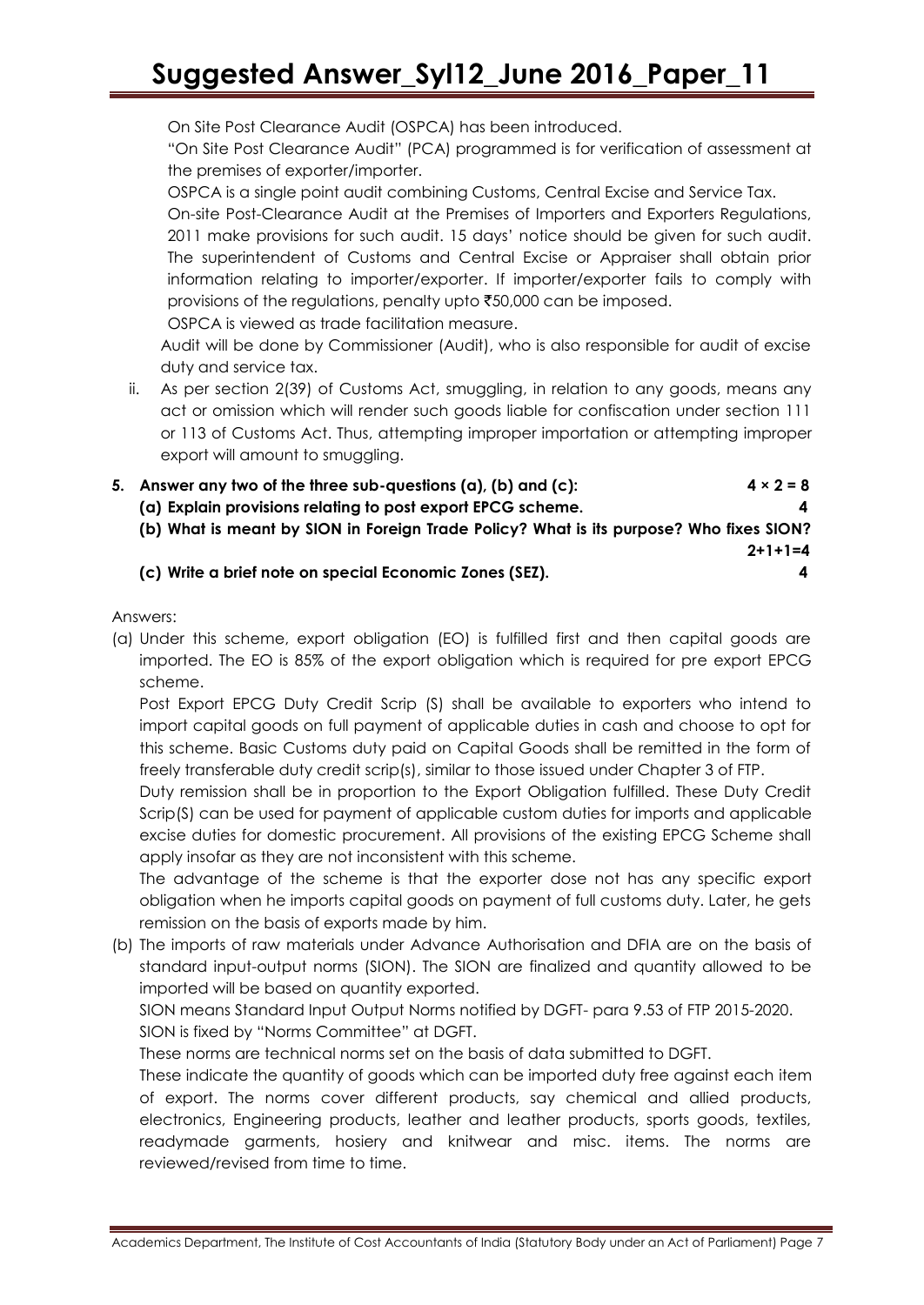(c) SEZ are like a separate island within country. These are treated as if they are outside India for customs purposes. Goods can be brought in SEZ without payment of customs duty or excise duty. Supplies to SEZ from other parts of India are treated as "exports" and are entitled to all export benefits. On the other hand, supplies from SEZ unit to any person outside SEZ is treated as "import" by that person and normal customs duty is payable.

SEZ have full freedom of operations within SEZ and all facilities of import and export are provided within the zone itself.

SEZ units may be set up for manufacture of goods and rendering services. Trading units are also permitted.

SEZ and SEZ units will be exempt from all taxes like customs duty, excise duty, Central sales tax, State Vat, Income tax etc.

SEZ are regarded as being outside Customs Territory of India, so far as duties of customs are concerned.

**6.** Answer any two of the three sub-questions (a), (b) and (c):  $10 \times 2 = 20$ 

**(a)**

- **i. Explain the method of calculation by which the Input Service Distributor should distribute its cenvat credit of input services to its various manufacturing units or units providing taxable service. 6**
- **ii. Explain provisions relating to liability of service tax in respect of services provided by a director to a company or body corporate. 4**
- **(b)**
	- **i. JKB Ltd,. manufacturer from Kolkata exported a consignment of its excisable final products to Nairobi, Kenya. It had deployed Benguela Ltd. from Nairobi, a clearing Agent, to clear the consignment from Nairobi port for onward dispatch of the same to the concerned buyer in Nairobi. Benguela Ltd. provided the service and raised invoice on JKB Ltd. Discuss the service tax liability in respect of service provided by Benguela with reference to applicable provisions of Place of Provision of Service Rules. 3**
	- **ii. Mr. A. Sansayi Rao, a senior executive in a company, was transferred from Bengaluru to Chennai. He packed his personal belongings and booked them with a Goods Transport Agency (GTA) for transport of goods to Chennai in December, 2015. The freight charged by GTA was** `**40,000. How much service tax is payable if service tax rate is 14% plus Swachh Bharat Cess(SBC) as applicable? Who is liable to pay service tax? 2+1=3**
	- **iii. Calculate liability of service tax in following cases (all cases are independent of each other). Service tax rate is 14%. All services were provided in September,2015 -**
		- **A. Commission received on sale of rice -** `**75,000.**
		- **B. Hotel room charges for two days ₹1,800**
		- **C. Ambulance services provided by a private company on chargeable basis -** `**20,000.**
		- **D. Sale of packaged software with MRP of** `**20,000(which includes value of the DVD**  `**100) 4**

**(c)**

- **i. Amita Enterprise, a proprietary firm, provided works contract service to Marvin Pvt. Ltd. Amita Enterprise raised invoice on 01-10-2015 charging service tax of** `**10,000 towards their portion of service tax liability, as per law. The invoice was received by Marvin Pvt. Ltd. on 07-10-2015. M/s. Marvin Pvt Ltd. deposited their portion of liability tax on 06-11-2015. Marvin Pvt. Ltd. paid the invoice amount to Amita Enterprise (including service tax charged by Amita Enterprise) on 10-02-2016. State the following:**
	- **A. Date on which Marvin Pvt. Ltd. can avail Cenvat of service tax charged by Amita**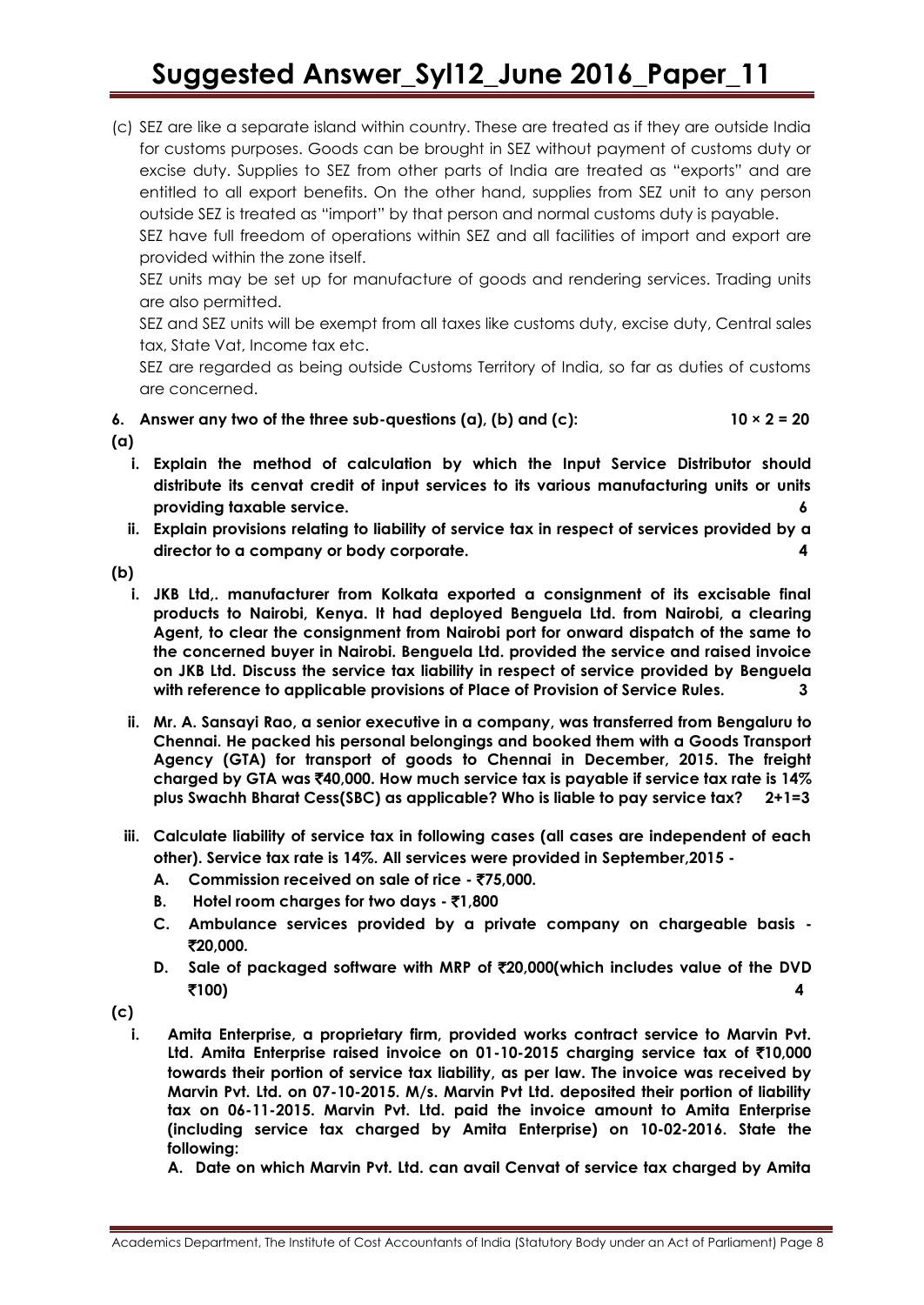**Enterprise in their invoice.**

- **B. Quantum of service tax payable by Marvin Pvt. Ltd., if any, directly to Government.**
- **C. Date on which Marvin Pvt. Ltd. can avail Cenvat credit of service tax paid by themselves to Governmnet.**
- **D. Is any action needed by Marvin Pvt. Ltd. in respect of amount paid by them to Amita Enterprise on 10-02-2016? 4**
- **ii. With reference to Swachh Bharat Cess (SBC), answer the following:**
	- **A. Date from which SBC became payable.**
	- **B. Value for calculation of SBC.**
	- **C. Effective Rate of SBC.**
	- **D. Can Cenvat credit be utilized for payment of SBC?**
	- **E. Can input tax credit of SBC be utilized for payment of SBC on output service?**
	- **F. Are provisions relating to reverse charge applicable to payment of SBC? 3**
- **iii. An air conditioned restaurant made a bill date 16-11-2015 as follows: Charges for food -** `**4,000. Service charges @ 10% of food charges -** `**400**

**State vat was charged separately in invoice. Calculate service tax payable. 3**

#### Answers:

 $(a)$ 

- i. As per rule 7 of Cenvat Credit Rules, the manner of distribution of Cenvat credit by ISD (input Service Distributor) was as follows-
	- A. Credit distributed should not be more than credit of input service tax available.
	- B. Credit of service tax attributable to services used by one or more units exclusively engaged in manufacture of exempted goods or providing exempted services shall not be distributed.
	- C. Credit of service tax attributable to service used wholly by a unit shall be distributed only to that unit.
	- D. Credit of service tax attributable to service used by more than one unit shall be distributed pro-rata on the basis of turnover of such units the relevant period to the total of turnover of all the units which are operational in the current year, during the " relevant period" [i.e. on the basis of turnover ratio during the "relevant period". The turnover of only those units which are operational is required to be considered].

Meaning of 'relevant period'- 'Relevant Period' means:

- A. If the assessee has turnover in the 'financial year' preceding to the year during which credit is to be distributed for the month or quarter, as the case may be, the said financial year or,
- B. If the assessee does not have turnover for some or all the units in the preceding financial year, the last quarter for which details of turnover of all the units are available, previous to the month or quarter for which credit is to be distributed. Thus, if Cenvat Credit for July 2014 is to be distributed and if all the units of assessee were working in financial year 2013-14, then distribution should be on basis of turnover of each unit during 2013-14. However, if some of the units started operations after April 2014, then turnover for April 2014- June 2014 will have to be considered for distributing the Cenvat credit to various units.
- ii. Service tax is payable on services provided by non -executive, nominee and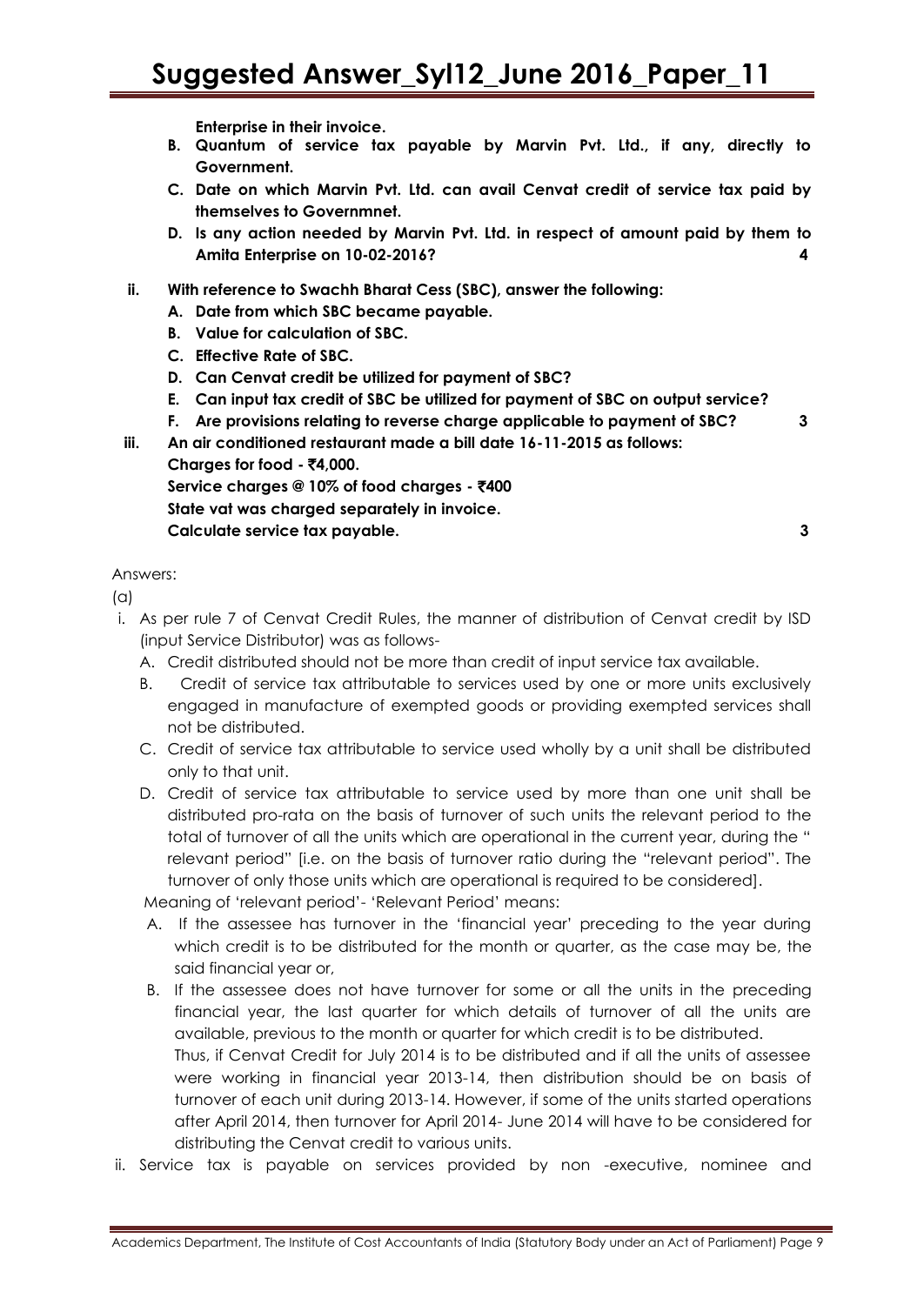independent directors to the company or body corporate w.e.f. 1-7-2012.

Reverse charge is applicable when service is provided by director to company or body corporate. The company or body corporate is liable to pay service tax under reverse charge.

No service tax in case of whole time director in employment of company- Section 65B(44) of Finance Act, 1994 as introduced w.e.f. 1-7-2012 reads as follows-"Service" means any activity carried out by a person for another for consideration, and includes a declared service, but shall not include  $-$  (a)  $-$  (b) a provision of service by an employee to the employer in the course of or in relation to his employment (c)--.

Thus, services provide by employee to employer have been excluded from the definition of 'service' itself.

A director can be employee of the company. This has been recognized in cases like CIT v. Gautam Sarabhai (1984)19 Taxman 353 (Guj HC).

Hence, if service is provided by whole time director who is employee to company or body corporate, service tax is not payable. Hence, reverse charge will not apply.

(b)

i. As per rule 4(a) of POPS Rules, the place of provision of following services shall be the location where the services are actually performed, in respect of goods that are required to be made physically available by the service receiver to the service provider, in order to provide the service. However, when such services are provided from a remote location by way of electronic means the place of provision shall be the location where goods are situated at the time of provision of service.

In view of this, the performance of service is taking place in Nairobi. Hence, Place of provision of service is outside India. Thus, no service tax is payable.

- ii. Service tax is payable on 30% of  $\text{\texttt{F40,000}}$  i.e. on  $\text{\texttt{F12,000}}$ . Hence, service tax is payable @14% of ₹12,000 i.e. ₹1,680. SBC is payable @0.5% of ₹12,000 i.e. ₹60. The service receiver here is individual. Hence, service tax is payable by Goods Transport Agency itself.
- iii. All these services are exempt from service are exempt from service tax. Hence service tax payable is Nil in all the cases.
- (c)
	- i. (A) 7-10-2015 (B) ₹10,000 (C) 6-11-2015 (D) Since payment was not made to Amita Enterprise within three months from date of invoice, Marvin Pvt Ltd. should reverse the Cenvat credit of ₹10,000 (service tax charged by Amita Enterprise in their invoice) on 1-1-2016. Later, when they make payment to Amita Enterprise on 10-2-2016, they can take again Cenvat credit of `10,000.
- ii. (A) 15-11-2015 (B) Value is same on which service tax is payable (C) Effective rate of SBC is 0.5% of value of service (D) No (E) No (F) Yes.
- iii. Service tax is payable on 40% of ₹4,400 i.e. on ₹1,760. Service tax @14% of ₹1,760 = 246.40. Swachh Bharat Cess @0.5% of ₹1,760 = ₹8.80. Total service tax - ₹255.20.
- 7. Answer any two of the three sub-questions (a), (b) and (c):  $6 \times 2 = 12$ **(a)**
- **i. Deepa Enterprise, a trader from Kolkata furnishes following information:**
	- **1. Gross interstate sales for quarter ending December, 2015 -** `**92,50,000 (including CST).**
	- **2. The above sale includes the following:**
		- **A. Central Excise Duty -** `**9,00,000**
		- **B.** Outward freight on goods sold charged separately in invoice ₹1,50,000.
		- **C. Installation and Commissioning charges charged separately in invoice -** `**50,000.**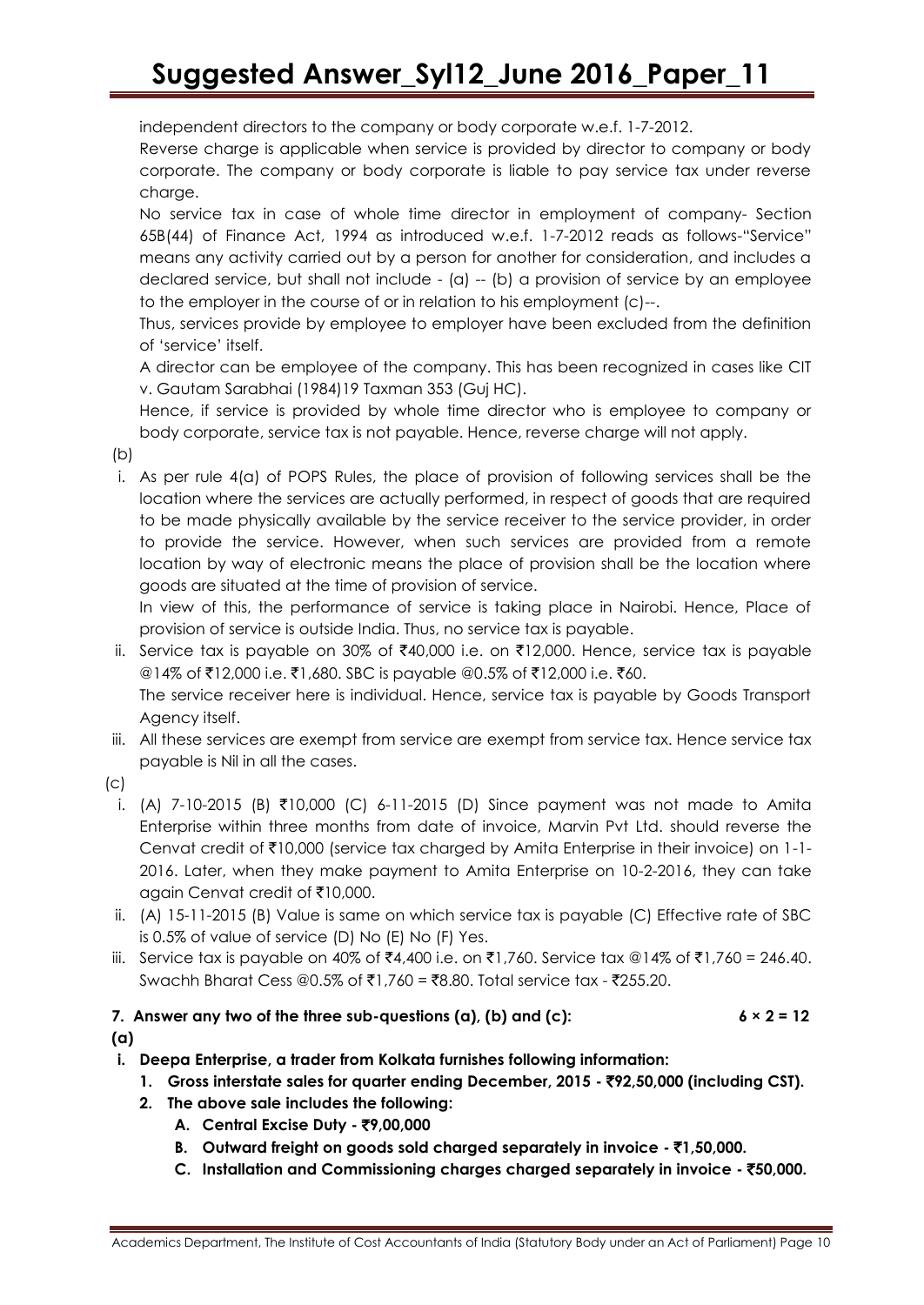|     | Valid C forms were received in respect of all sales.                        |                |
|-----|-----------------------------------------------------------------------------|----------------|
|     | Calculate:                                                                  |                |
|     | Central Sales Tax (CST) payable.                                            | 4              |
|     | ii. State in brief why Vat is termed as 'consumption based tax'.            | $\overline{2}$ |
| (b) |                                                                             |                |
|     | i. Alpha Traders furnishes you the following information for January, 2016: |                |

- **A. Opening stock of finished goods and raw materials - Nil.**
- **B.** Purchas of raw material within State (including Vat @ 13.5%) ₹4,54,000.
- **C. Inter-state Purchase of raw materials (including CST @ 2%) -** `**2,04,000.**
- **D.** Manufacturing expences ₹1,30,000.
- **E. Sales (excluding Vat 13.5%) -** `**11,00,000.**
- **F. Closing stock of finished goods and raw materials which was purchased within State (including Vat @ 13.5%) -** `**1,70,250.**

 **Compute the net VAT liability for January, 2016. 4**

- **ii. A dealer claims a particular transaction as stock transfer as per section 6A of CST Act. The assessing officer did not accept the contention and passed order treating the transaction as sale of goods. Advise provisions relating to appeal against his assessment order. 2**
- **(c) State the purpose of composition scheme under Vat and salient provisions of composition scheme. State which types of dealers are not eligible for composition scheme. 6**

Answers:

(a)

i. Deduction of outward freight of  $\bar{\mathfrak{e}}$ 1,50,000 and installation and commissioning charges of  $\overline{\xi}$ 50,000 is available. Hence, 'aggregate sale price' (i.e. including CST) is  $\overline{\xi}$ 90,50,000. This is inclusive of CST @2%.

Hence, turnover (i.e. excluding CST) =  $(90,50,000 \times 100)/102 = ₹88,72,549.00$ Hence CST @  $2\% = \text{\texte}1,77,451.00$ 

ii. Vat works on system of Input Tax Credit. Thus, input tax credit paid by the seller is available to buyer. In effect, Government gets no revenue. Tax is received by Government only when goods are finally consumed as after that input tax credit of Vat paid cannot be passed on. Hence, Vat is termed as consumption based tax.

#### (b)

- i. The input tax credit available-
	- A. Vat paid in raw materials  $\text{\textsterling}54,000$  [(4,54,000 × 13.50)/113.50]
	- B. Input Tax Credit of Central Sales Tax is not available.

C. Even if there is closing stock of raw material, its input tax credit is available.

Thus, total input tax credit =  $\overline{5}54,000$ .

Vat payable on final product -  $(13.5 \times 11,00,000)/100 = ₹1,48,500$ .

Hence, Net Vat payable by cash = ₹1,48,500 - 54,000 = ₹94,500.

- ii. In case of dispute under 6A of CST Act(whether a particular transaction is inter state sale or stock transfer), first appeal has to be filed with Highest Appellate Authority in the State. Appeal against order of Highest Appellate Authority in the State (excluding High Court) can be filed with CST Appellate Authority.
- (c) Vat requires heavy compliance cost due to detailed accounting and paper work involved. Small dealers do not have sufficient knowledge and expertise to comply with the requirements relating to records and accounts.

Hence, for them, a simplified composition scheme has been provided. It is optional.

Small dealers having gross turnover less than prescribed limit have option of composition scheme. They will have to pay a small percentage of gross turnover.

They will not be entitled to any input tax credit.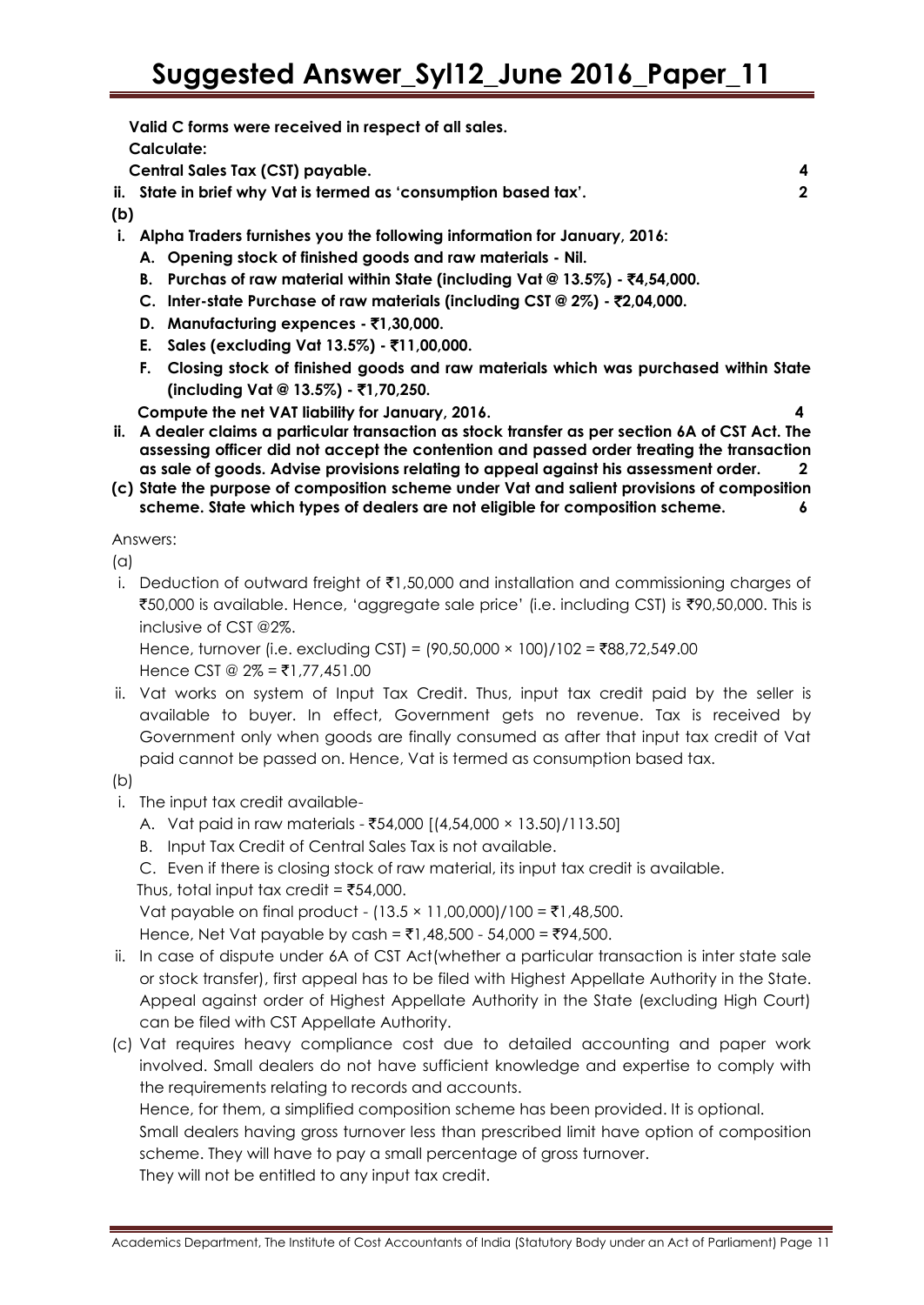Dealers whose all purchases and sales are within the State are alone eligible for the simplified scheme.

Dealers who opt for composition scheme cannot charge Vat in their invoice and cannot show Vat in their invoice.

Dealers not eligible for composition scheme - Following dealers are not eligible for composition scheme-

- A. Dealers who make inter-state purchases
- B. Dealers who make inter-state sales
- C. Dealers who import the goods and then sale in India
- D. Dealers who stock transfer goods outside the State
	- E. Dealers who export the goods
	- F. Dealers who want to show Vat in their Invoice.
	- G. Dealers whose turnover is beyond prescribe limit (which is  $\overline{50}$  lakhs in many States)
- **8.** Answer any two of the three sub-questions (a), (b) and (c):  $4 \times 2 = 8$ 
	- **(a) "Concept of 'arm's length price' has been incorporated in Customs Valuation provisions"- Comment on this statement and explain relevant provisions. 4**
	- **(b) Explain which enterprise can be termed as 'associated enterprises'. Your answer need not contain provisions relating to 'deemed associated enterprise'. 4**
	- **(c) Gama Pharmaceuticals Ltd. is an Indian subsidiary of a UK Company Gama Pharma Ltd. The UK parent company sales its products to unrelated buyers at 300 UK pounds per unit. What would be the Arms Length Price (ALP) in following two independent situations**
		- **i. The UK Parent company sales its product to Indian subsidiary at 250 UK pounds per piece.**
		- **ii. The product is sold to Indian subsidiary at 320 UK pounds per unit. 4**

Answers:

(a) In customs, Transaction value is not acceptable as customs value if buyer and seller are 'related'.

Rule 2(2) of Customs Valuation (Determination of Value of Imported Goods) Rules, 2007 and Rule 2(2) of Customs Valuation (Determination of Value of Export Goods) Rules, 2007 define that persons shall be deemed to be 'related ' only if one of the specified conditions is satisfied .

As per rule 3(3) of Customs Valuation (Determination of Value of imported Goods) Rules, 2007 [earlier rule 4(3) upto 10-10-2007], transaction Value can be accepted even if buyer and seller are related if (a) examination of circumstances show that the relationship has not affected the selling price or (b) buyer demonstrates that the price is similar to identical or similar goods sold to unrelated buyers in India, or deductive value or computed value of identical or similar goods.

- (b) As per section 92A(1) of Income Tax Act, an enterprise would be regarded as an associated enterprise of another enterprise, if
	- A. It participates directly or indirectly, or through one more intermediaries, in the management or control or capital of the other enterprise; or
	- B. In respect of it, one or more persons who participate, directly or indirectly, or through one or more intermediaries, in its management or control or capital, are the same persons who participate, directly or indirectly, or through one or more intermediaries, in the management or control or capital of the other enterprise.

Section 92A(1) (a) applies when there is participation by one enterprise into other enterprise.

Section 92A(1) (b) of Income Tax Act applies when there is participation by a third